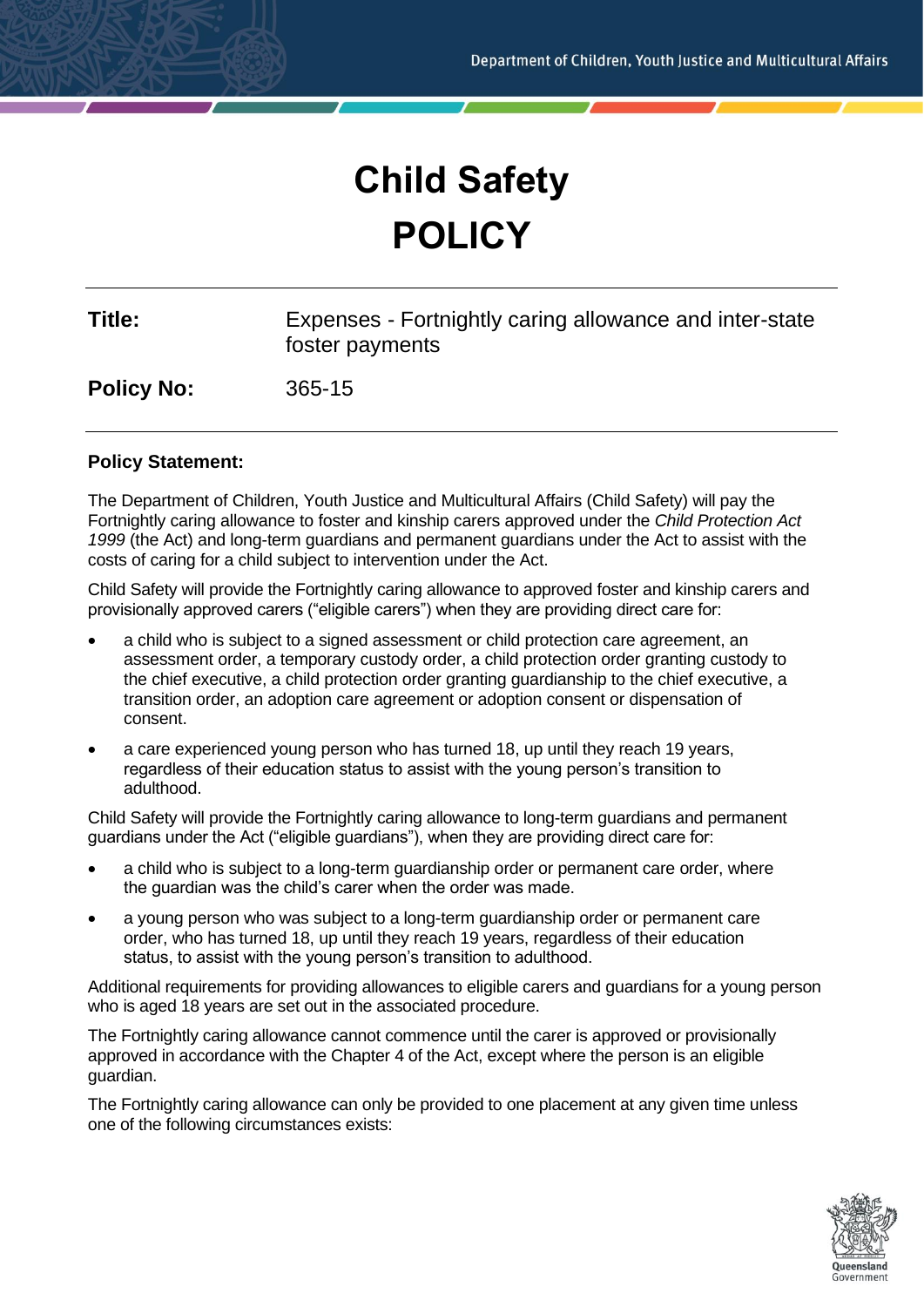- dual payment of the Fortnightly caring allowance has been approved (refer to policy and procedure *289 Dual payment of carer allowances*)
- the child or young person is changing placements and the minimum payment or final day of placement rule apply.

Where a child or young person subject to an order under the Act is placed with an eligible carer or eligible guardian living inter-state, responsibility for the child remains with Child Safety and the foster payment or equivalent in that state or territory is provided at a higher rate, Child Safety will provide an inter-state foster payment at the equivalent rate to that state's or territory's foster payment.

It is expected the carer or guardian will cover all maintenance costs for the dwelling, vehicle and household goods and the Fortnightly caring allowance will cover all direct care costs for the child or young person, general wear and tear on household items and as pro rata costs for utilities and appliances.

The Fortnightly caring allowance is a reimbursement for costs incurred and so is not affected by any Commonwealth or State government payments or benefits. The Fortnightly caring allowance is not subject to tax and is not to be cited as income for any purpose, including yearly tax returns, applications for Commonwealth benefits, or when applying for loans from financial institutions.

Carers and guardians are not required to produce receipts or other evidence of expenditure of allowances.

Carers and guardians are not required to provide part of the allowance to a third party, for example, to a parent or another carer.

Where a child is in receipt of a wage, Commonwealth or State government benefit they will not be expected to contribute to the cost of their care.

## **Principles:**

- The safety, wellbeing and best interests of a child, now and throughout the child's life, are paramount in decisions about the child.
- Children and young people placed in care under the Act will receive a quality of care that is consistent with the Statement of Standards (*Child Protection Act 1999*, section 122).
- Carers have the right to receive support that will ensure a safe and caring environment in which the needs of the child or young person are met.
- Eligible guardians have the right to receive support that will contribute towards the ongoing stability of the guardianship care arrangement.
- Carers are volunteers who care for children and young people subject to statutory child protection intervention in the carer's own home without expectation of remuneration.
- Carers are entitled to financial assistance, paid in the form of allowances, as reimbursement towards the real financial costs of responding to the direct care needs of children and young people placed in their care.
- Payment of carer allowances will be in accordance with the appropriate financial delegations.
- Child Safety staff will act and make decisions in a way that is compatible with human rights and obligations under the *Human Rights Act 2019*.

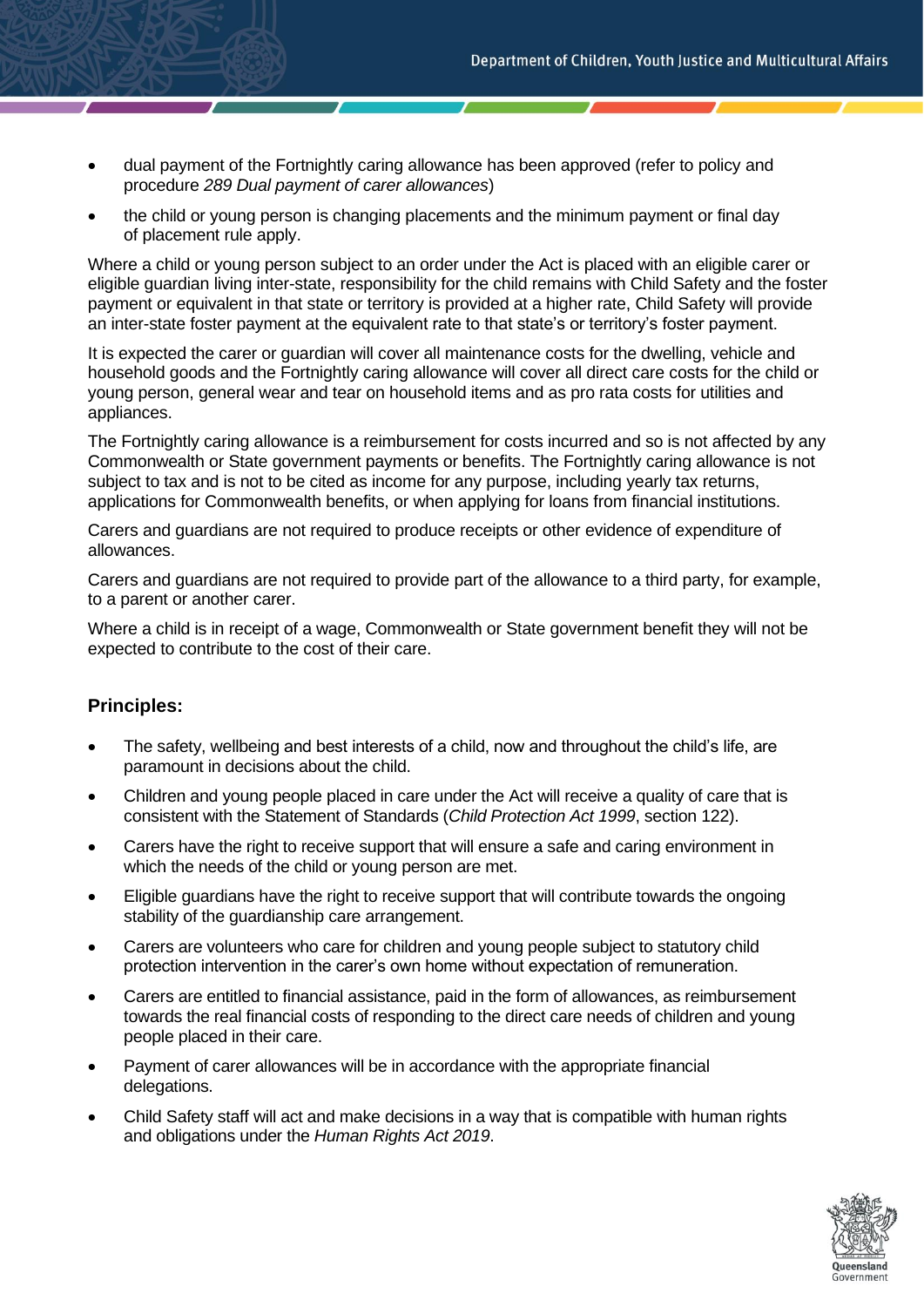## **Objectives:**

The objective of this policy and associated procedure is to define the eligibility criteria and set out processes for the payment, and recovery of overpayment (where applicable), of the Fortnightly caring allowance.

## **Scope:**

The Fortnightly caring allowance will be provided for children subject to a signed assessment or child protection care agreement, an assessment order, a temporary custody order, a child protection order granting custody to the chief executive, a child protection order granting guardianship to the chief executive or another person, a transition order, an adoption care agreement or adoption consent or dispensation of consent. It will also be provided where a care experienced young person has turned 18, up until they reach 19 years to assist with their transition to adulthood, as defined in policy statement above.

The Fortnightly caring allowance covers the following costs associated with a child in care:

- Medical:
	- including costs incurred for consulting a general practitioner and basic medical, all one-off or initial specialist visits, all one-off prescribed and non-prescribed pharmaceuticals (for example, a course of antibiotics prescribed to treat tonsillitis, lice treatments) but
	- excluding extraordinary or ongoing pharmaceutical expenses, all costs for the child health passport initial health assessment or health appraisal, and subsequent health assessment/s
- energy including pro rata utility costs such as electricity, water, gas, and oil
- food including all food items for the child including excursions and holidays
- household goods for children including furniture (bed, wardrobe), prams, linen/towels, bedding, mattress protectors, washing powders, laundry soap, bleach, disinfectant
- clothing including all clothing for child
- all general travel including local transport i.e. bus and train fares, travel to and from day/vacation care and school. This also includes all fuel costs up to 250 kilometres per child per week. The 250 kilometre threshold is pro rata if more than one child in care is being transported
- school costs including school lunches, travel to and from school, school excursions, school stationery, school uniforms, school related sporting activities and school fees
- safety equipment including baby capsules, child seats, bike helmets, knee and elbow protectors
- leisure including ongoing costs associated with a recreational activity (for example, weekly fees), toys, pocket money, purchase of gifts for Christmas and birthday for significant
- persons etcetera, entertainment, hobbies, holiday expenses
- personal care including toiletries, haircuts, general hygiene items, nappies.

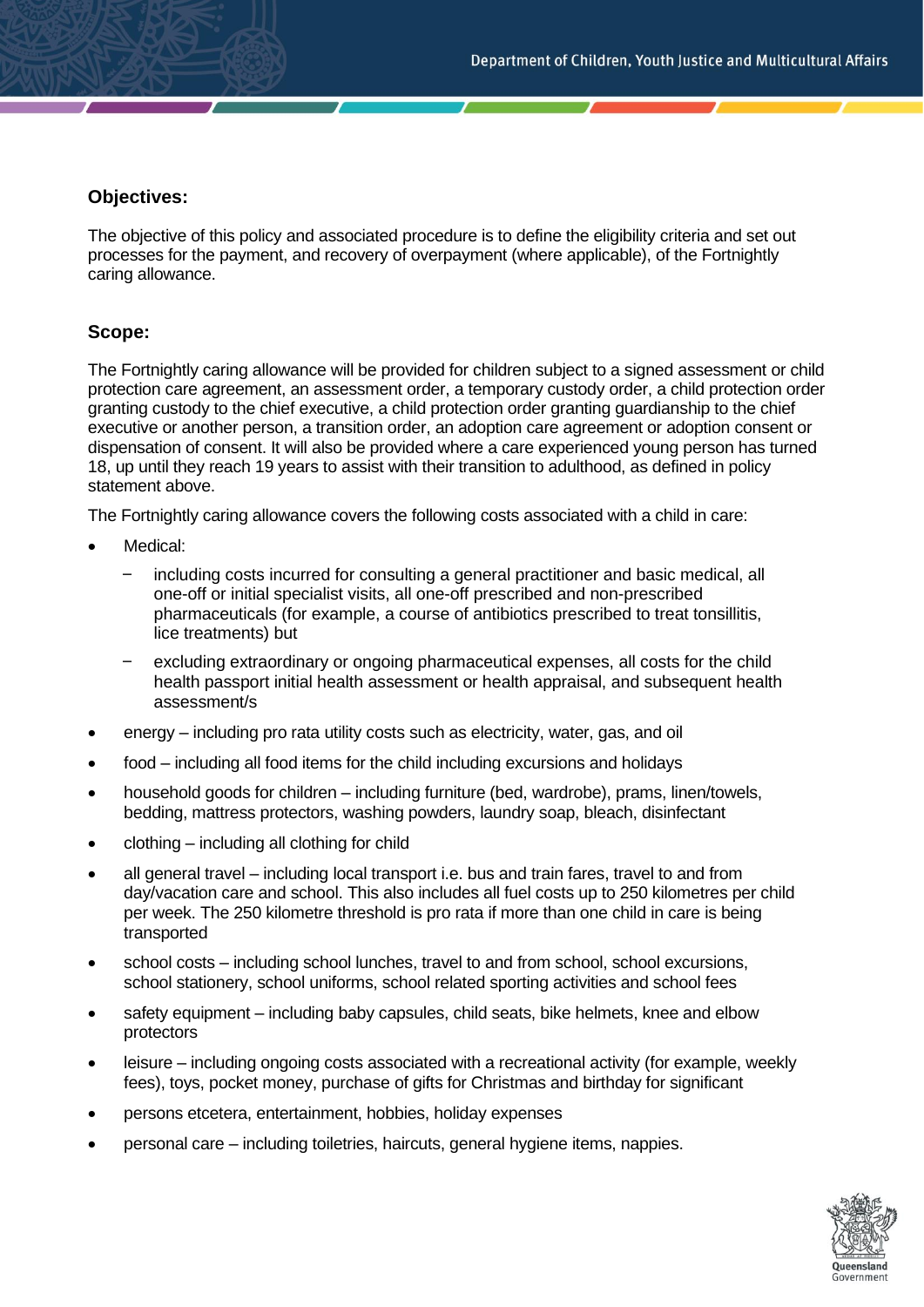## **Roles and Responsibilities:**

Roles and responsibilities related to the Fortnightly caring allowance and inter-state foster payments are outlined in the associated procedure and the Child Safety Practice Manual.

## **Authority:**

*Adoption Act 2009 Child Protection Act 1999 Financial Accountability Act 2009 Human Rights Act 2019*

### **Delegations:**

The officers delegated to make decisions regarding the payment of the **Fortnightly** caring allowance and inter-state foster payments are outlined in the associated procedure.

| <b>Records File No.:</b> | CHS/16389                           |
|--------------------------|-------------------------------------|
| Date of approval:        | 24 April 2020                       |
| Date of operation:       | 29 March 2020                       |
| Date to be reviewed:     | 29 March 2023                       |
|                          |                                     |
| Office:                  | <b>Investment and Commissioning</b> |
| <b>Help Contact:</b>     | <b>Tertiary Care and Support</b>    |

**Links:**

### **Procedures**

Expenses – Fortnightly caring allowance and inter-state foster payments (365)

### **Related Legislation or Standard**

*Adoption Act 2009 Child Protection Act 1999 Child Protection Regulation 2011 Human Rights Act 2019*

Statement of Commitment between the Department of Child Safety, Youth and Women and the foster and kinship carers of Queensland.